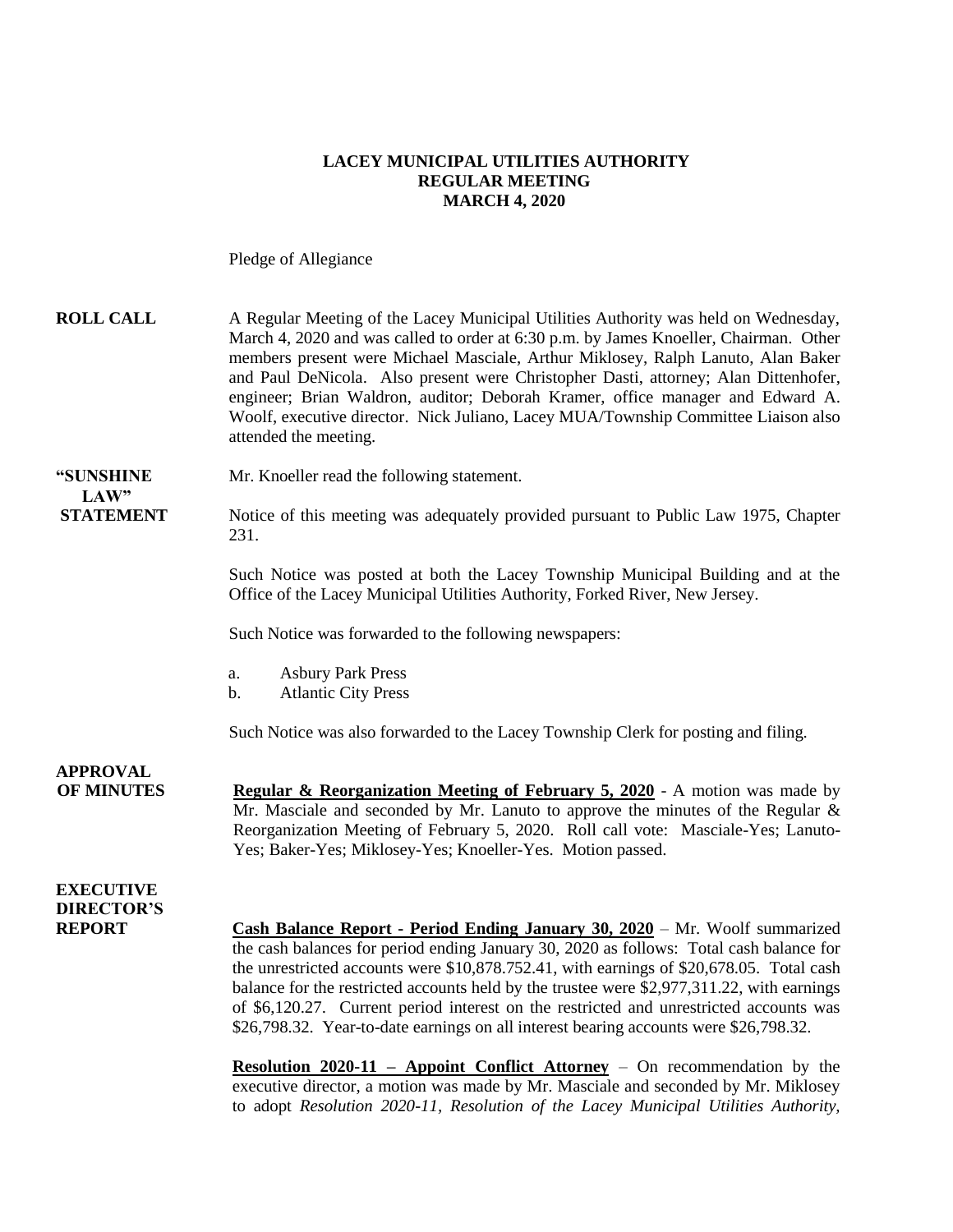*County of Ocean, State of New Jersey, Appointing Jerry J. Dasti, esq. as Authority Conflict Attorney*. Roll call vote: Masciale-Yes; Miklosey-Yes; Baker-Yes; Lanuto-Yes; Knoeller-Yes. Motion passed.

**Resolution 2020-27 – Award Contract – Well 7 Pump Column Assembly Investigation** – Mr. Knoeller stated since A.C Shultes was the original contractor who installed the pump column assembly, he would like to be certain there were no defects or manufacturing deficiencies with the product. If the inspection shows there was a deficiency in his workmanship, the Authority should be entitled to be credited. Mr. Dittenhofer stated his office will look at the original equipment that was supplied to see what, if any, guarantees would still be in effect after the maintenance period. Additionally, his office will be doing the inspections. On recommendation by the executive director, a motion was made by Mr. Masciale and seconded by Mr. Miklosey to adopt *Resolution 2020-27, Resolution of the Lacey Municipal Utilities Authority, County of Ocean, State of New Jersey, Awarding Bid for the Well 7 Pump Column Assembly Investigation to A.C. Schultes, Inc. in the amount of \$135,888.00.* Roll call vote: Masciale-Yes; Miklosey-Yes; Baker-Yes; Lanuto-Yes; Knoeller-Yes. Motion passed. The passing of this Resolution is contingent upon inspection and confirmation on whether parts need to be replaced and who is responsible for deficiencies, if any.

**Resolution 2020-28 – Purchase of Electricity Supply Services** – On recommendation by the executive director, a motion was made by Mr. Miklosey and seconded by Mr. Masciale to adopt *Resolution 2020-28, Resolution of the Lacey Municipal Utilities Authority, County of Ocean, State of New Jersey, Authorizing the Purchase of Electricity Supply Services for Public Use on an Online Auction Website.* Roll call vote: Miklosey-Yes; Masciale-Yes; Baker-Yes; Lanuto-Yes; Knoeller-Yes. Motion passed.

# **BUSINESS**

**REPORT** The business report was submitted for review.

#### **ENGINEER'S REPORT**

**Resolution 2020-29 – Final Water Approval – Earie Way Watermain Extension -** Mr. Dittenhofer reported his office received the applications and plans for final water approval for Earie Way Watermain Extension. The applicant is proposing to construct a 240 LF water main extension within the right-of-way of Earie Way. The applicant proposes to install one  $\frac{3}{4}$ " polyethylene water service to service a future dwelling along the route of the main extension. On recommendation by the Authority's engineer, a motion was made by Mr. Miklosey and seconded by Mr. Lanuto to adopt *Resolution No. 2020-29, Resolution of the Lacey Municipal Utilities Authority, County of Ocean, State of New Jersey, Final Water Approval, Earie Way Water Main Extension, Leann Enterprises, LLC., Block 1223, Lots 9-13.* Roll call vote: Miklosey-Yes; Lanuto-Yes; Baker-Yes; Masciale-Yes; Knoeller-Yes. Motion passed.

**Sanitary Sewer Rehabilitation** – Mr. Dittenhofer stated a preconstruction meeting was held on February 20<sup>th</sup> with an anticipated start date at the end of March.

**Repainting of Tank No.**  $1 - Mr$ **. Dittenhofer stated the LMUA has issued authorization** to bid for interior and exterior painting of Tank No. 1. His office will bid the project in the spring for fall construction.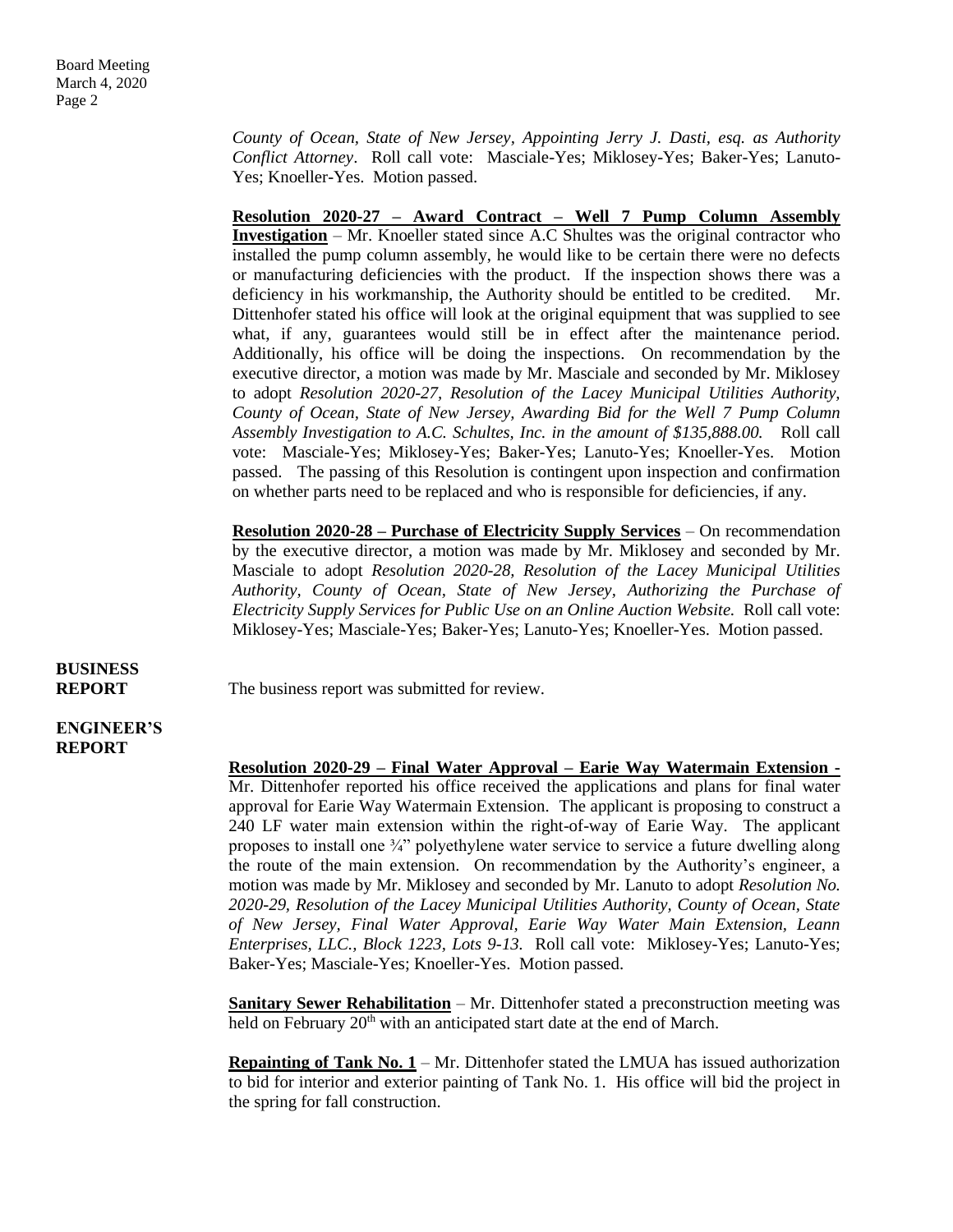**Column Investigation Well #7** – Mr. Dittenhofer stated a bid opening was held on February  $25<sup>th</sup>$ . His office recommends awarding the contract to the lowest bidder, A.C. Schultes, Inc. in the amount of \$135,888.00.

**Route 9 Watermain Extension** - Mr. Dittenhofer stated his office is preparing plans and specifications for the Route 9 watermain extension.

Waretown – Mr. Dittenhofer stated a meeting is scheduled for March 10<sup>th</sup> with representatives from Waretown.

# **ATTORNEY'S**

**REPORT North American Pipeline** – Mr. Dasti stated his office reviewed the contract and documentation for North American Pipeline Services. His office approved the form and content of the Agreement.

> **Well 7 Pump Column Assembly Investigation** – Mr. Dasti stated his office reviewed two (2) bids that were received for the project.

> **Sea Breeze at Lacey – Phase 2** – Mr. Dasti stated his office reviewed the Maintenance Bonds for water and sewer and finds the bonds acceptable.

# **AUDITOR'S**

**REPORT** Accountant's Status Report – Month Ended January 31, 2020 – Mr. Waldron reported water and sewer revenues had an unfavorable variance for the month. Sewer expenses had an unfavorable variance for the month, but favorable on water. Sewer and water user charges had an unfavorable variance for the month and year to date.

> Mr. Waldron stated his office will be performing the audit within the next two weeks. An area of focus will be to determine a better way to approach the analysis that is presently being used to compare the monthly records to the actual budget.

### **CORRESPONDENCE**

**Madeline Coppola, Clearview Street** – Requesting relief for high usage due to a ruptured expansion tank. Since the water from the leak did not go into the sewer system, a motion was made by Mr. Masciale and seconded by Mr. Lanuto to grant an adjustment in the amount of \$306.36 (66,000 gallons). Roll call vote: Masciale-Yes; Lanuto-Yes; Baker-Yes; Miklosey-Yes; Knoeller-Yes. Motion passed.

**Jonathan Hernandez, Chestnut Drive** – Requesting payment plan to pay outstanding utility bill. A motion was made by Mr. Miklosey and seconded by Mr. Masciale to grant a payment plan to pay outstanding utility bill. Roll call vote: Miklosey-Yes; Masciale-Yes; Baker-Yes; Lanuto-Yes; Knoeller-Yes. Motion passed.

## **OLD BUSINESS** There was no old business to discuss. **NEW BUSINESS** Mr. Knoeller asked Mr. Dittenhofer to provide the Board with a feasibility study for solar panels for the administration building.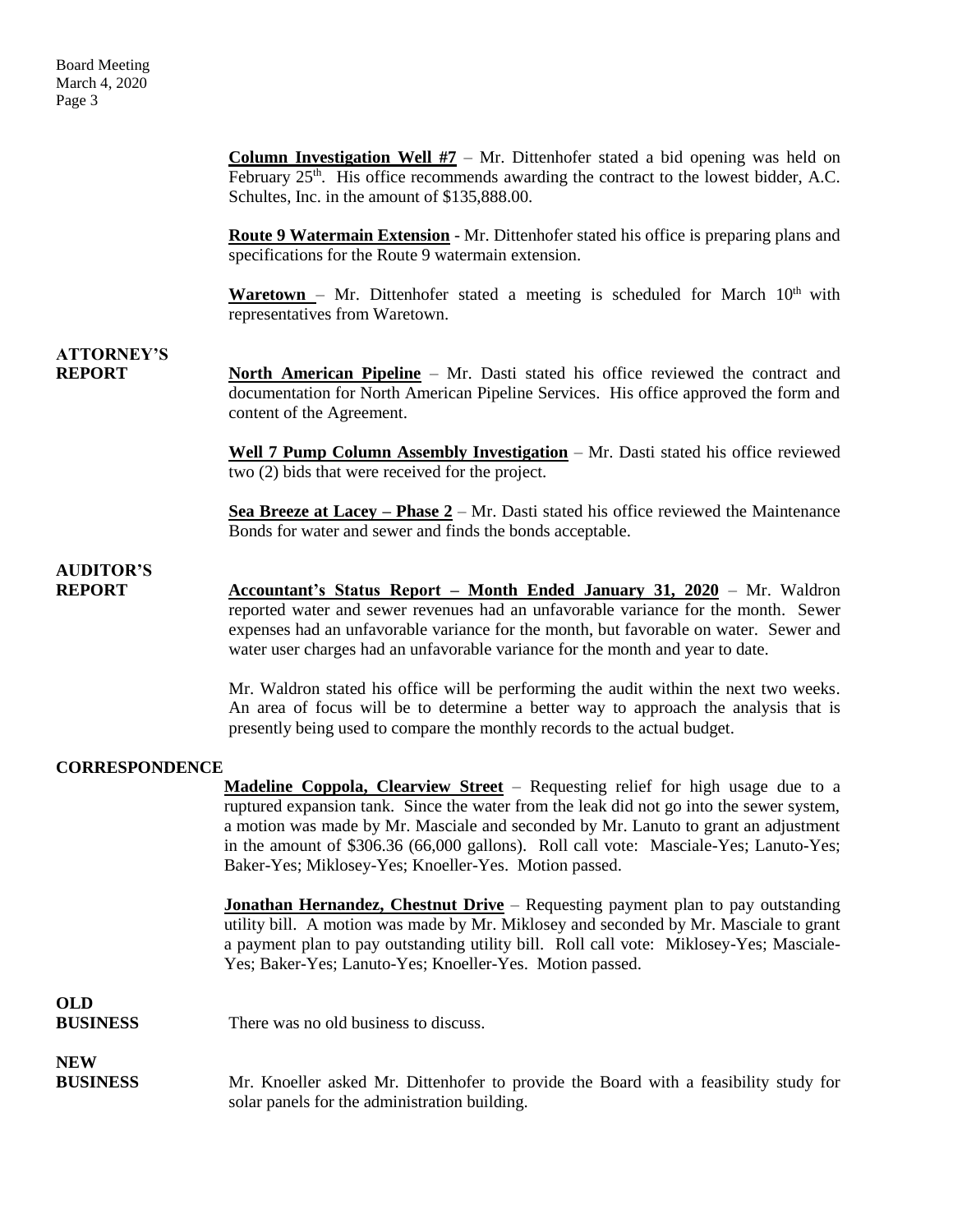**Safety Award** - Mr. Woolf stated the Authority received a three-year no loss time accident award. He thanked Darren Coraggio for doing an outstanding job with the Safety Program.

**PUBLIC BUSINESS/ COMMENT Regina Discenza, Sunset Drive** - Mrs. Discenza stated it would be a good idea for the Administration building to install solar panels.

**CLOSED** 

### **SESSION RESOLUTION**

**WHEREAS,** Section 8 of the Open Public Meetings Act, Chapter 231, Public Law 1975 permits the exclusion of the public from a meeting in certain circumstances;

**WHEREAS**, this public body is of the opinion that such circumstances presently exist.

**NOW, THEREFORE, BE IT RESOLVED** by the Lacey Municipal Utilities Authority, County of Ocean and State of New Jersey as follows:

1. The public shall be excluded from discussion of action upon the hereinafter specified subject matters.

2. The general nature of this closed session concerns personnel matters.

3. It is anticipated at this time that the above-stated matters will be made public once these matters have been resolved.

4. This resolution shall take effect immediately.

A motion was made by Mr. DeNicola and seconded by Mr. Masciale to adopt the above resolution. Roll call vote: Unanimously approved.

Separate minutes were kept on the above closed session.

#### **REOPEN MEETING**

**OTHER BUSINESS Teamsters Union Collective Bargaining Agreement –** A motion was made by Mr. Miklosey and seconded by Mr. Masciale to approve Teamsters Local No. 97 contract. Roll call vote: Miklosey-Yes; Masciale-Yes; Baker-Yes; Lanuto-Yes; Knoeller-Yes. Motion passed.

# **PAYMENT OF**

**VOUCHERS WHEREAS**, the members of the Lacey Municipal Utilities Authority carefully examined all vouchers presented for payment of claims;